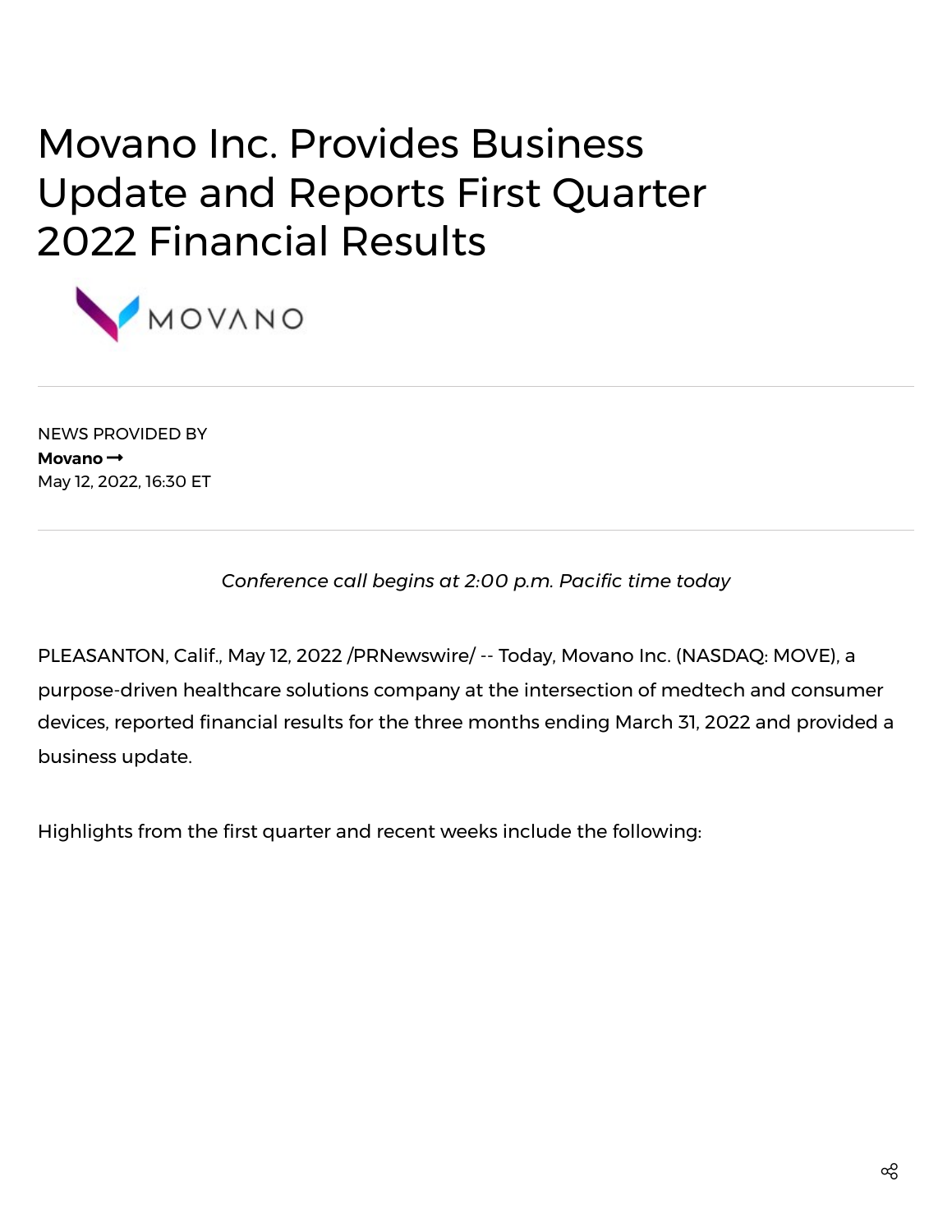- Movano has successfully validated the functionality of its proprietary and patented system-on-a-chip (SoC), which is the smallest ever custom mmWave integrated sensor designed specifically for non-invasive glucose and cuffless blood pressure monitoring. While the majority of current wearables on the market use off-the-shelf optical sensors, Movano spent four years developing, designing and shrinking its multi-chip architecture from four integrated circuits into a single SoC in an effort to deliver a higher level of accuracy, offer form factor flexibility and provide its technology to consumers at a lower price point. Movano is currently integrating the SoC into a new prototype system, which will be closer in size and shape to its final product, and enable the Company to conduct longer, more complex blood pressure and glucose studies.
- Alongside this milestone, Movano was granted one new patent, marking a total of seven U.S. patents currently issued to the Company. The new patent protects innovations around Movano's multi-band chip design, which uses signal diversity and advanced signal processing capabilities and will be integrated into various medical devices in the future.
- Movano hired a world class go-to-market (GOTM) leadership team to prepare for commercialization of the Movano Ring and future medical devices. The GOTM team is currently planning for Movano's limited beta release, which is on track to take place in 2H 2022, as previously announced, as well as building the foundation for a broader direct-toconsumer market launch following a successful beta program. Additionally, the Company continues to have conversations with potential strategic partners that align with the Company's mission and goals in the healthcare and consumer sectors. As previously announced, the GOTM leadership team includes: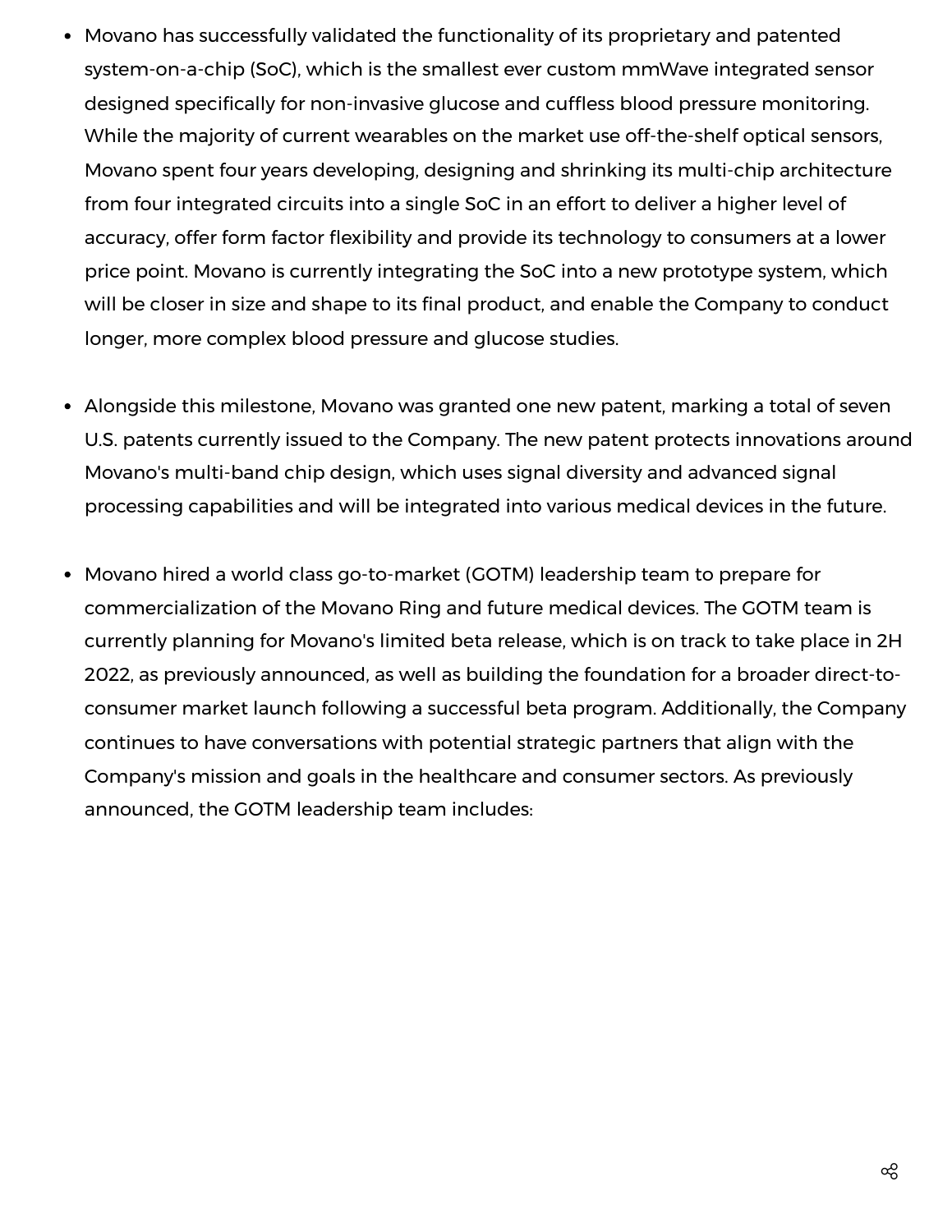- Chief Marketing Officer, Tyla Bucher, who has over two decades of experience building and launching global integrated consumer marketing campaigns for toptier brands, including Hydrow, Hasbro and Twentieth Century Fox.
- <sup>o</sup> Vice President of Strategy, Stacy Salvi, who was formerly Head of Strategic Partnerships for Google Fitbit. Stacy helped launch nearly 20 products to more than 116 million users, both as an attorney and from within the product team and guided strategy for partnerships, product development, sales and marketing to support the company's growth.
- Vice President of Business Development, Michael Soule, who has held several senior leadership roles managing global sales, strategic direction and new business development at Embr Labs, Bose Health, Medtronic, Weight Watchers, and more.
- Nan Kirsten Forte, a pioneer within the healthcare media industry with a track record of success in marketing, partnerships, go-to-market execution, and mergers and acquisitions, recently joined Movano's Board of Directors. Over her 30-year career, Nan has been an entrepreneur in successful start-ups and an "intrapreneur" at public companies, such as WebMD and now Everyday Health Group. Among her many accomplishments, Nan spearheaded the development of WebMD's Symptom Checker and helped grow the WebMD audience from 1 million to over 120 million monthly users. Nan will Chair the Corporate Development Committee of the Board of Directors, which will review and evaluate business development, capital management and commercialization activities.

"In my 30 plus years in the healthcare industry, I've brought novel medical devices to the market which have improved the lives of people with chronic conditions. While rewarding, I believe the technology we're developing at Movano is some of the most cutting edge and exciting I've worked on because of the opportunity to positively impact a much broader group of people – the hundreds of millions of individuals worldwide who have or are at risk of getting diabetes or hypertension or who just want to regain control of their wellbeing," said Dr. John Mastrototaro, CEO of Movano Inc. "At Movano, we're developing technology that combines the best of the consumer and medical worlds to provide equitable access to health data with timely feedback through beautifully designed products. We're moving healthcare technology in a direction that's more approachable, both in price and in experience, arming consumers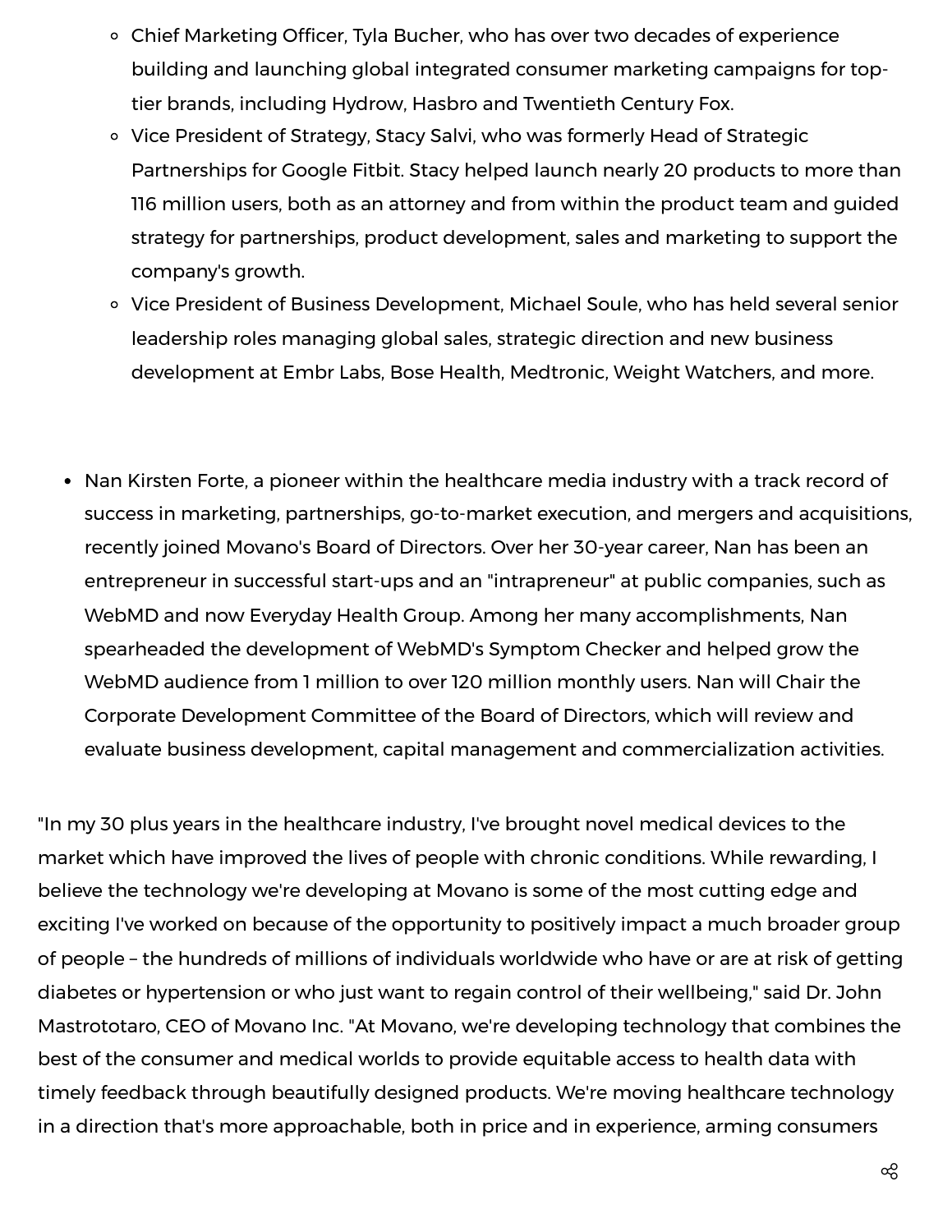with medically validated data and key insights they can trust, and packaging it into a solution that looks great and provides real value, so it becomes a seamless part of consumers' everyday lifestyle and helps them achieve a more well balanced, healthier and happier life."

# **First Quarter 2022 Financial Results**

- Movano reported a net loss attributable to common stockholders of \$6.9 million, or a loss of \$(0.21) per basic and diluted share, in the first quarter of 2022, compared with a net loss attributable to common stockholders of \$8.1 million, or a loss of \$(1.01) per basic and diluted share, in the first quarter of 2021.
- The Company reported an operating loss of \$6.9 million in the first quarter of 2022 compared to an operating loss of \$3.3 million in the first quarter of 2021.
- Movano is a development stage company and the majority of its business activities to date and planned future activities will be devoted to research and development. As such, the Company did not generate revenue in either the first quarter of 2022 or the first quarter of 2021.
- The Company had \$27.7 million in cash, cash equivalents and short-term investments as of March 31, 2022, compared to \$33.6 million in cash, cash equivalents and short-term investments, as of December 31, 2021.
- The total number of shares outstanding was 32,772,060 as of March 31, 2022.

# **Conference Call and Webcast**

Management will host a conference call and live audio webcast to discuss these results and provide a business update today at 2:00 p.m. PDT (5:00 p.m. EDT).

Attendees can access the live webcast [here](https://c212.net/c/link/?t=0&l=en&o=3534390-1&h=1829045013&u=https%3A%2F%2Fwww.webcast-eqs.com%2Fmovano1q22_en%2Fen&a=here) or on the investors section of Movano's website at [https://ir.movano.com.](about:blank) The conference call can be accessed by dialing 1-877-407-0989 (domestic) or 1-201-389-0921 (international). Attendees can also use the [Call](https://c212.net/c/link/?t=0&l=en&o=3534390-1&h=3534779448&u=https%3A%2F%2Fhd.choruscall.com%2FInComm%2F%3Fcallme%3Dtrue%26passcode%3D13729462%26h%3Dtrue%26info%3Dcompany%26r%3Dtrue%26B%3D6&a=Call+Me+link) Me link, in which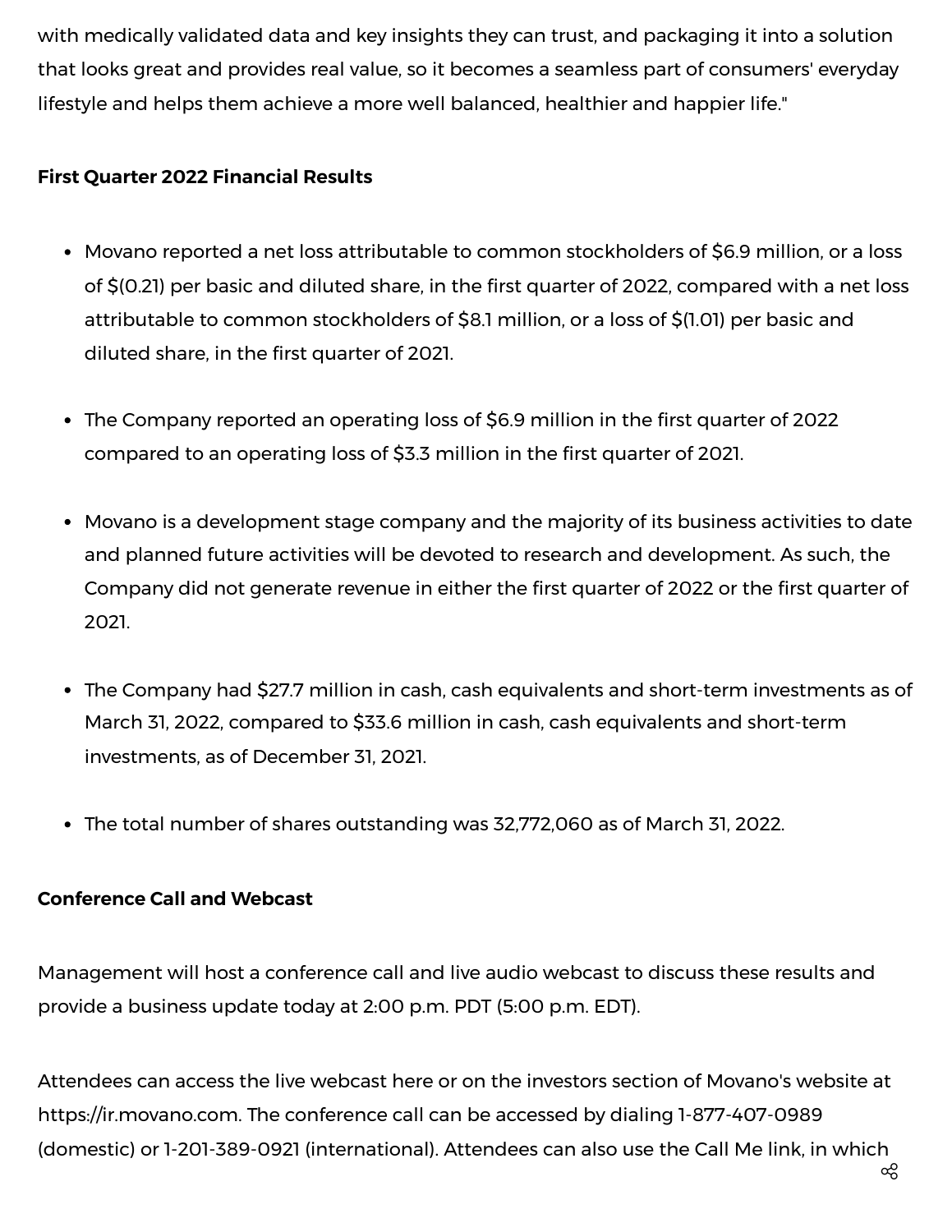they will be dialed in to the conference call instantly on the number provided with no hold time. An archived webcast will be available on Movano's website approximately one hour after the completion of the event and for two years thereafter.

To learn more about Movano Inc., please visit [www.movano.com](https://c212.net/c/link/?t=0&l=en&o=3534390-1&h=3148045550&u=https%3A%2F%2Fmovano.com%2F&a=www.movano.com)

## **About Movano**

Founded in 2018, Movano Inc. (NASDAQ: MOVE) is developing a platform to deliver purposedriven healthcare solutions at the intersection of medtech and consumer devices. We are on a mission to empower and inspire you to live a healthier, happier life by combining vital health data with personalized intelligent feedback in stylish form factors. Movano plans to add medically validated data to its platform, which caretakers and healthcare professionals can use to help you identify and better manage the symptoms of chronic conditions.

## *Forward Looking Statements*

*This press release contains forward-looking statements concerning our expectations, anticipations, intentions, beliefs or strategies regarding the future. These forward-looking statements are based on assumptions that we have made as of the date hereof and are subject to known and unknown risks and uncertainties that could cause actual results, conditions and events to differ materially from those anticipated. Therefore, you should not place undue reliance on forward-looking statements. Examples of forward-looking statements include, among others, statements we make regarding expected future operating results; product development and features, product releases, clinical trial and regulatory initiatives; our strategies, positioning and expectations for future events or performance. Important factors that could cause actual results to differ materially from those in the forward-looking statements are set forth in our most recent Annual Report on Form 10-K and any subsequent Quarterly Reports on Form 10-Q, and in our other reports filed with the Securities and Exchange Commission, including under the caption "Risk Factors." Any forward-looking statement in this release speaks only as of the date of this release. We undertake no obligation to publicly update any forward-looking statement, whether written or oral, that may be made from time to time, whether as a result of new information, future developments or otherwise.*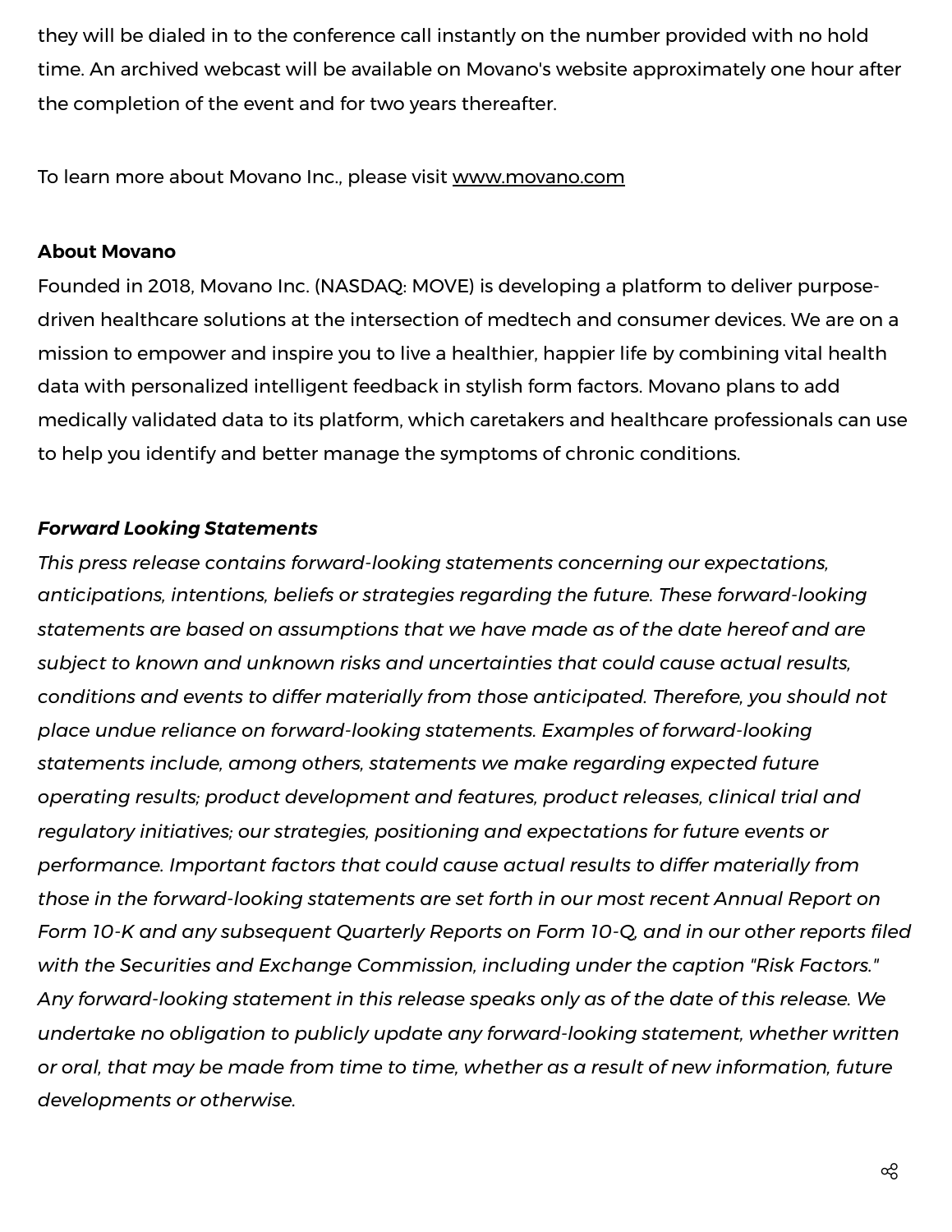#### **Movano Inc.**

## **CONSOLIDATED BALANCE SHEETS**

## **(In thousands, except share and per share data)**

### **(unaudited)**

|                                                                                                              | March 31,<br>2022 |           | December 31,<br>2021 |           |
|--------------------------------------------------------------------------------------------------------------|-------------------|-----------|----------------------|-----------|
|                                                                                                              |                   |           |                      |           |
| <b>ASSETS</b>                                                                                                |                   |           |                      |           |
| Current assets:                                                                                              |                   |           |                      |           |
| Cash and cash equivalents                                                                                    | \$                | 18,442    | \$                   | 17,675    |
| Short-term investments                                                                                       |                   | 9,247     |                      | 15,921    |
| Payroll tax credit, current portion                                                                          |                   | 336       |                      | 166       |
| Prepaid expenses and other current assets                                                                    |                   | 220       |                      | 1,296     |
| Total current assets                                                                                         |                   | 28,245    |                      | 35,058    |
| Property and equipment, net                                                                                  |                   | 536       |                      | 529       |
| Payroll tax credit, noncurrent portion                                                                       |                   | 459       |                      | 630       |
| Other assets                                                                                                 |                   | 397       |                      | 48        |
| <b>Total assets</b>                                                                                          | \$                | 29,637    | \$                   | 36,265    |
| <b>LIABILITIES AND STOCKHOLDERS' EQUITY</b>                                                                  |                   |           |                      |           |
| Current liabilities:                                                                                         |                   |           |                      |           |
| Accounts payable                                                                                             | \$                | 649       | \$                   | 311       |
| Other current liabilities                                                                                    |                   | 1,982     |                      | 2,907     |
| <b>Total current liabilities</b>                                                                             |                   | 2,631     |                      | 3,218     |
| Noncurrent liabilities:                                                                                      |                   |           |                      |           |
| Early exercised stock option liability                                                                       |                   | 241       |                      | 281       |
| Other noncurrent liabilities                                                                                 |                   | 231       |                      | 36        |
| <b>Total noncurrent liabilities</b>                                                                          |                   | 472       |                      | 317       |
| <b>Total liabilities</b>                                                                                     |                   | 3,103     |                      | 3,535     |
|                                                                                                              |                   |           |                      |           |
| Stockholders' equity:                                                                                        |                   |           |                      |           |
| Preferred stock, \$0.0001 par value, 5,000,000 shares authorized at March 31, 2022 and December 31, 2021; no |                   |           |                      |           |
| shares issued and outstanding at March 31, 2022 and December 31, 2021                                        |                   |           |                      |           |
| Common stock, \$0.0001 par value, 75,000,000 shares authorized at March 31, 2022 and December 31, 2021;      |                   |           |                      |           |
| 32,772,060 shares issued and outstanding at March 31, 2022 and December 31, 2021                             |                   | 3         |                      | 3         |
| Additional paid-in capital                                                                                   |                   | 98,261    |                      | 97,506    |
| Accumulated other comprehensive loss                                                                         |                   | (30)      |                      | (11)      |
| Accumulated deficit                                                                                          |                   | (71, 700) |                      | (64, 768) |
| Total stockholders' equity                                                                                   |                   | 26,534    |                      | 32,730    |
| Total liabilities, redeemable convertible preferred stock, and                                               |                   |           |                      |           |
| stockholders' equity                                                                                         |                   | \$29,637  | \$                   | 36,265    |